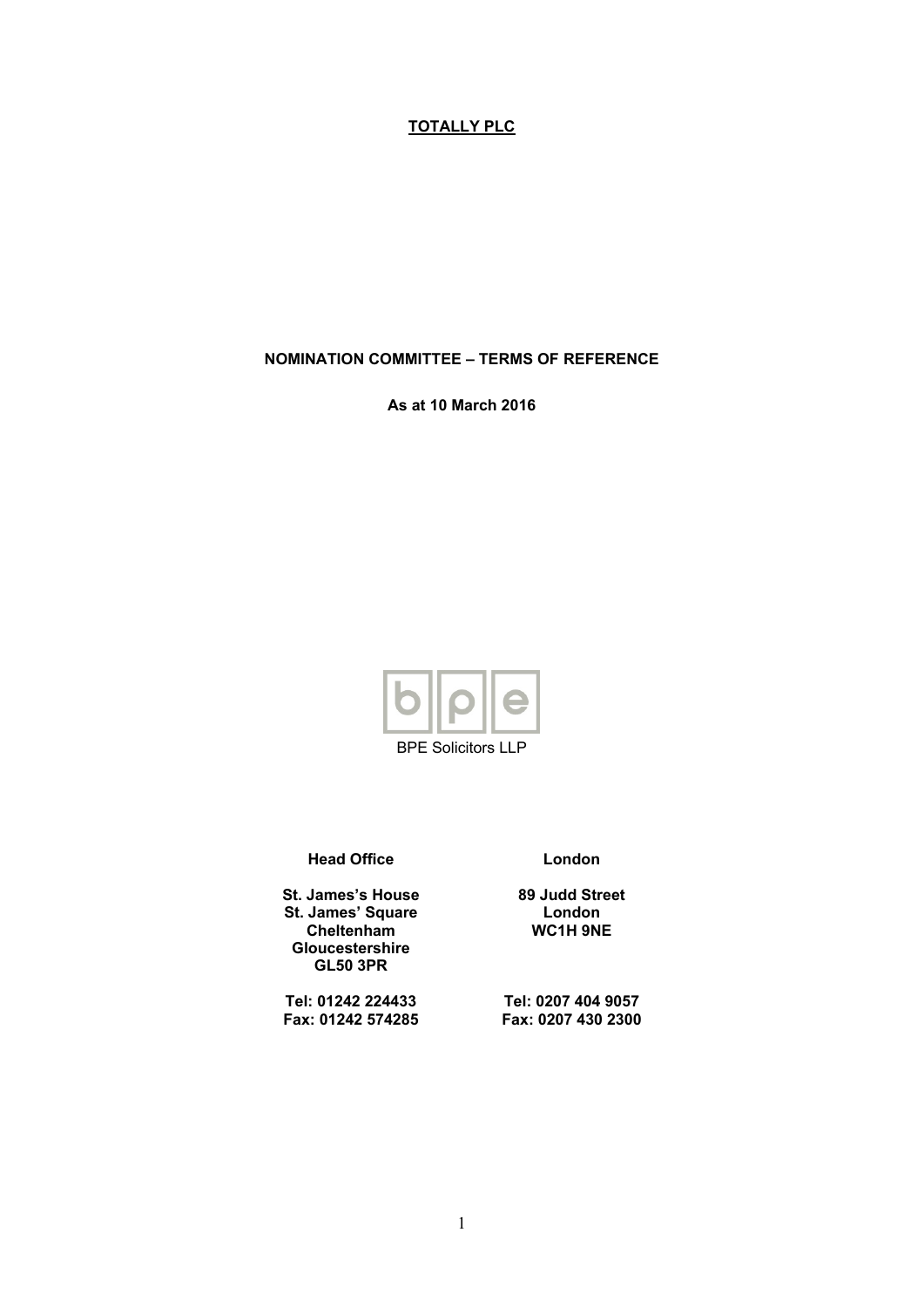# **TOTALLY PLC ("the Company")**

## **Nomination Committee - Terms of Reference**

#### **1. CONSTITUTION**

The Committee was constituted at a full meeting of the board of directors held on 10 March 2016 in accordance with the articles of association of the Company.

## **2. DUTIES AND TERMS OF REFERENCE**

#### 2.1 The Committee shall:

- (a) regularly review the structure, size and composition (including the skills, knowledge, experience and diversity) of the board and make recommendations to the board with regard to any changes;
- (b) give full consideration to succession planning for directors and other senior executives in the course of its work, taking into account the challenges and opportunities facing the company, the views of existing management, and what skills and expertise are therefore needed on the board in the future;
- (c) be responsible for identifying and nominating for the approval of the board, candidates to fill board vacancies as and when they arise;
- (d) before appointment is made by the board, evaluate the balance of skills, knowledge, experience and diversity on the board, and, in the light of this evaluation prepare a description of the role and capabilities required for a particular appointment. In identifying suitable candidates the Committee shall:
	- (i) use open advertising or the services of external advisers to facilitate the search;
	- (ii) consider candidates from a wide range of backgrounds; and
	- (iii) consider candidates on merit and against objective criteria and with due regard for the benefits of diversity on the board, including gender, taking care that appointees have enough time available to devote to the position;
- (e) for the appointment of a chairman, the committee should prepare a job specification, including the time commitment expected. A proposed chairman's other significant commitments should be disclosed to the board before appointment and any changes to the chairman's commitments should be reported to the board as they arise;
- (f) prior to the appointment of a director, the proposed appointee should be required to disclose any other business interests that may result in a conflict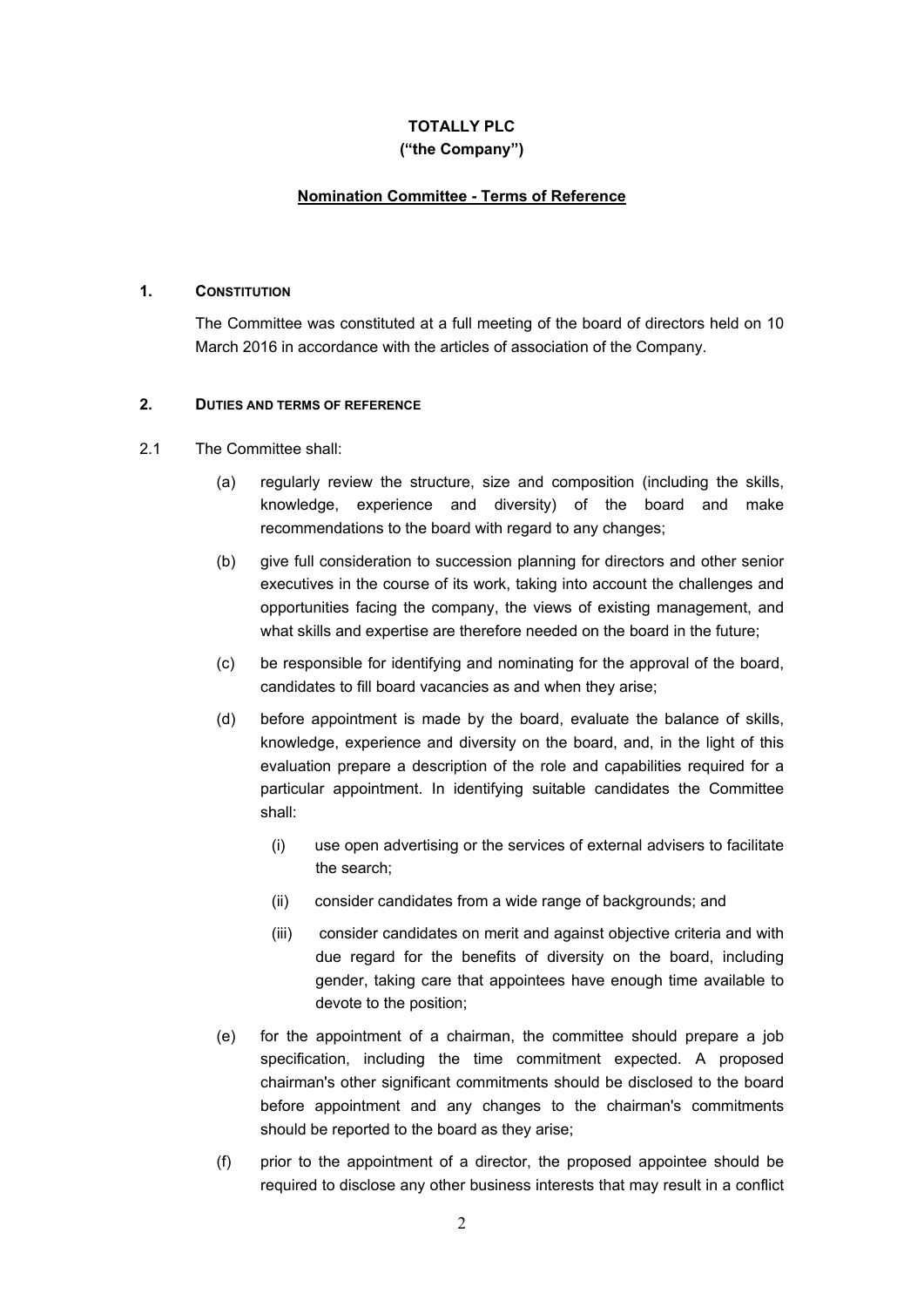of interest and be required to report any future business interests that could result in a conflict of interest;

- (g) keep under review the leadership needs of the organisation, both executive and non-executive, with a view to ensuring the continued ability of the organisation to compete effectively in the marketplace;
- (h) keep up to date and fully informed about strategic issues and commercial changes affecting the company and the market in which it operates;
- (i) review the results of the board performance evaluation process that relate to the composition of the board;
- (j) review annually the time required from non-executive directors. Performance evaluation should be used to assess whether the nonexecutive directors are spending enough time to fulfil their duties;
- (k) ensure that on appointment to the board, non-executive directors receive a formal letter of appointment setting out clearly what is expected of them in terms of time commitment, committee service and involvement outside board meetings; and
- (l) work and liaise as necessary with other board committees.
- 2.2 The Committee shall also make recommendations to the board concerning:
	- (a) formulating plans for succession for both executive and non-executive directors and in particular for the key roles of Chairman and Chief Executive;
	- (b) suitable candidates for the role of senior independent director;
	- (c) membership of the Audit and Remuneration Committees, and any other board committees as appropriate, in consultation with the Chairmen of those committees;
	- (d) the re-appointment of any non-executive director at the conclusion of their specified term of office having given due regard to their performance and ability to continue to contribute to the board in the light of the knowledge, skills and experience required;
	- (e) the re-election by shareholders of any director under the "retirement by rotation" provisions in the company's articles of association, having taken into account the provisions and recommendations of relevant guidance (such as, for example, the guidance produced by the Quoted Companies Alliance), having had due regard to their performance and ability to continue to contribute to the board in the light of the knowledge, skills and experience required and the need for progressive refreshing of the board (particularly in relation to directors being re-elected for a term beyond six years);
	- (f) any matters relating to the continuation in office of any director at any time including the suspension or termination of service of an executive director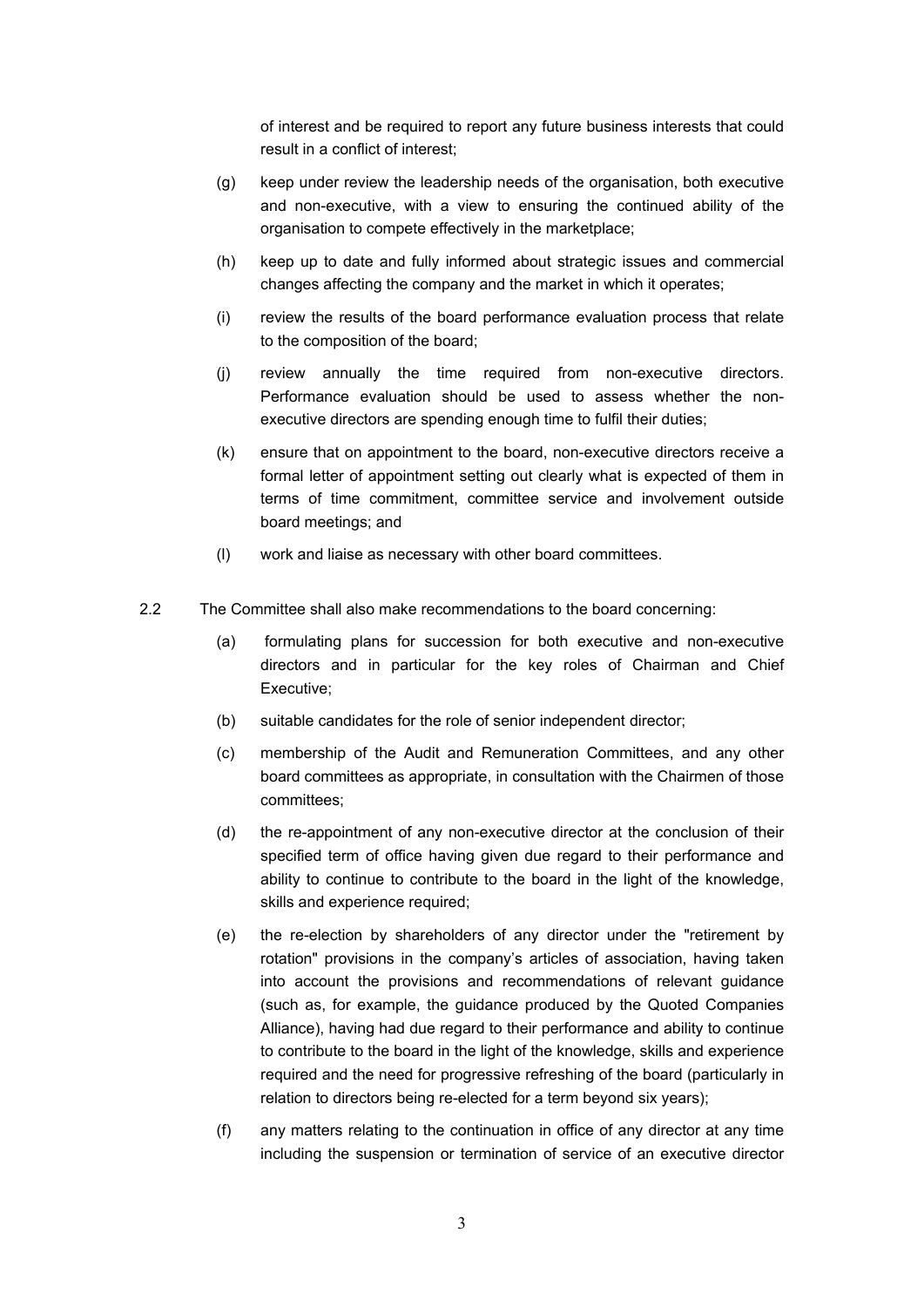as an employee of the company subject to the provisions of the law and their service contract; and

- (g) the appointment of any director to executive or other office.
- 2.3 To consider such other matters as may be requested by the board of directors.
- 2.4 The Committee shall be mindful that the board composition and efficacy will need to be considered by the Company's Nominated Adviser on an ongoing basis, and that the Nominated Adviser is required to perform due diligence in respect of new director candidates. Accordingly, the remuneration committee should consult with the Company's Nominated Adviser in advance of new appointments to the board and prior to changes to the board.

## **3. MEMBERSHIP**

- 3.1 The members of the Committee shall be appointed by the board of directors. The majority of the members of the Committee should be independent non-executive directors. The board shall appoint the chairman of the Committee who should be either the chairman of the Company or an independent non-executive director. The chairman of the Company shall not chair the Committee when it is dealing with the matter of succession to the chairmanship.
- 3.2 Appointments to the Committee shall be for a period of up to three years, which may be extended for further periods of three years provided the director still meets the criteria for the membership of the committee.
- 3.3 The Committee shall have at least two members.
- 3.4 At the date of formation of the Committee, it has been agreed that the members of the committee will be Don Baladasan and Bob Holt and the committee shall be chaired by Don Baladasan. A quorum shall be any two independent non-executive director members of the Committee. The members of the Committee can be varied at any time by a majority resolution of the existing members of the Committee save that the majority of the Committee must remain independent and non-executive directors.

## **4. VOTING ARRANGEMENTS**

4.1 Each member of the Committee shall have one vote which may be cast on matters considered at the meeting. Votes can only be cast by members attending a meeting of the Committee.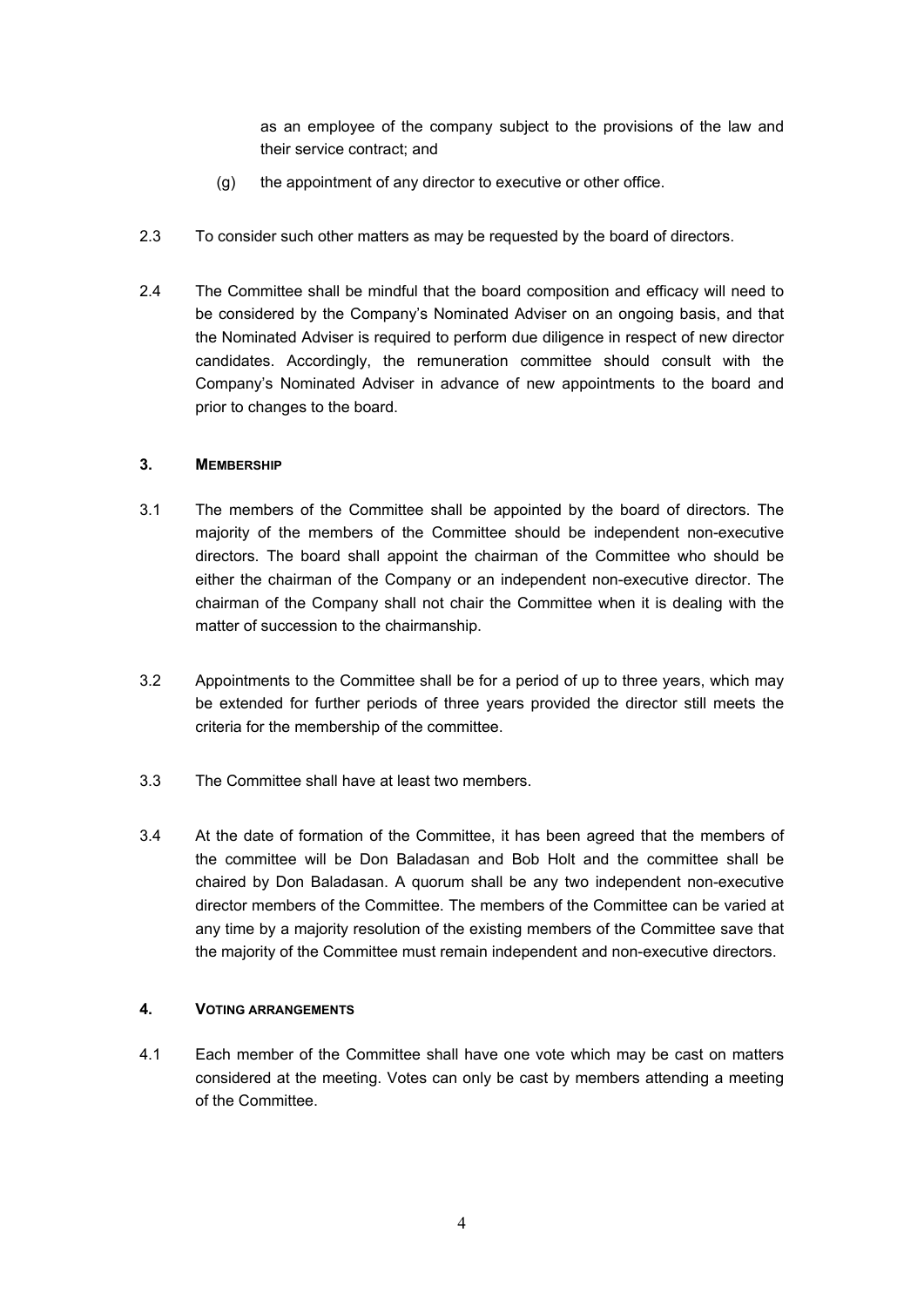- 4.2 If a matter that is considered by the Committee is one where a member of the Committee, either directly or indirectly has a personal interest, that member shall not be permitted to vote at the meeting.
- 4.3 Save where he has a personal interest, the chairman will have a casting vote.

## **5. ATTENDANCE AT MEETINGS**

- 5.1 The Committee will meet at least once a year. The Committee may meet at other times during the year as agreed between the members of the Committee or as otherwise requested.
- 5.2 Only members of the Committee have the right to attend Committee meetings but other directors and persons (such as the head of human resources) and external advisers may be invited to attend all or part of any meeting as and when appropriate. The Nominated Adviser shall be entitled consult with the Committee.
- 5.3 The company secretary or his or her nominee shall be the secretary of the Committee.

## **6. NOTICE OF MEETINGS**

- 6.1 Meetings of the Committee shall be called by the secretary of the Committee at the request of any of its members.
- 6.2 Unless otherwise agreed, notice of each meeting confirming the venue, time and date together with an agenda of the matters to be discussed at the meeting shall be forwarded to each member and any other person required to attend and all other nonexecutive directors no later than five working days before the date of the meeting. Any supporting papers shall be sent to each member of the Committee and other attendees (as appropriate) at the same time.

# **7. AUTHORITY**

The Committee is authorised by the board of directors to examine any activity within its terms of reference and is authorised to have unrestricted access to the company's external auditors and to obtain, at the company's expense, professional advice on any matter within its terms of reference. A duly convened meeting of the Committee at which a quorum is present shall be competent to exercise all or any of the authorities, powers and discretions vested in or exercisable by the Committee. The Committee is authorised to seek any information it requires from any employee or director, and all such employees or directors will be directed to co-operate with any request made by the Committee.